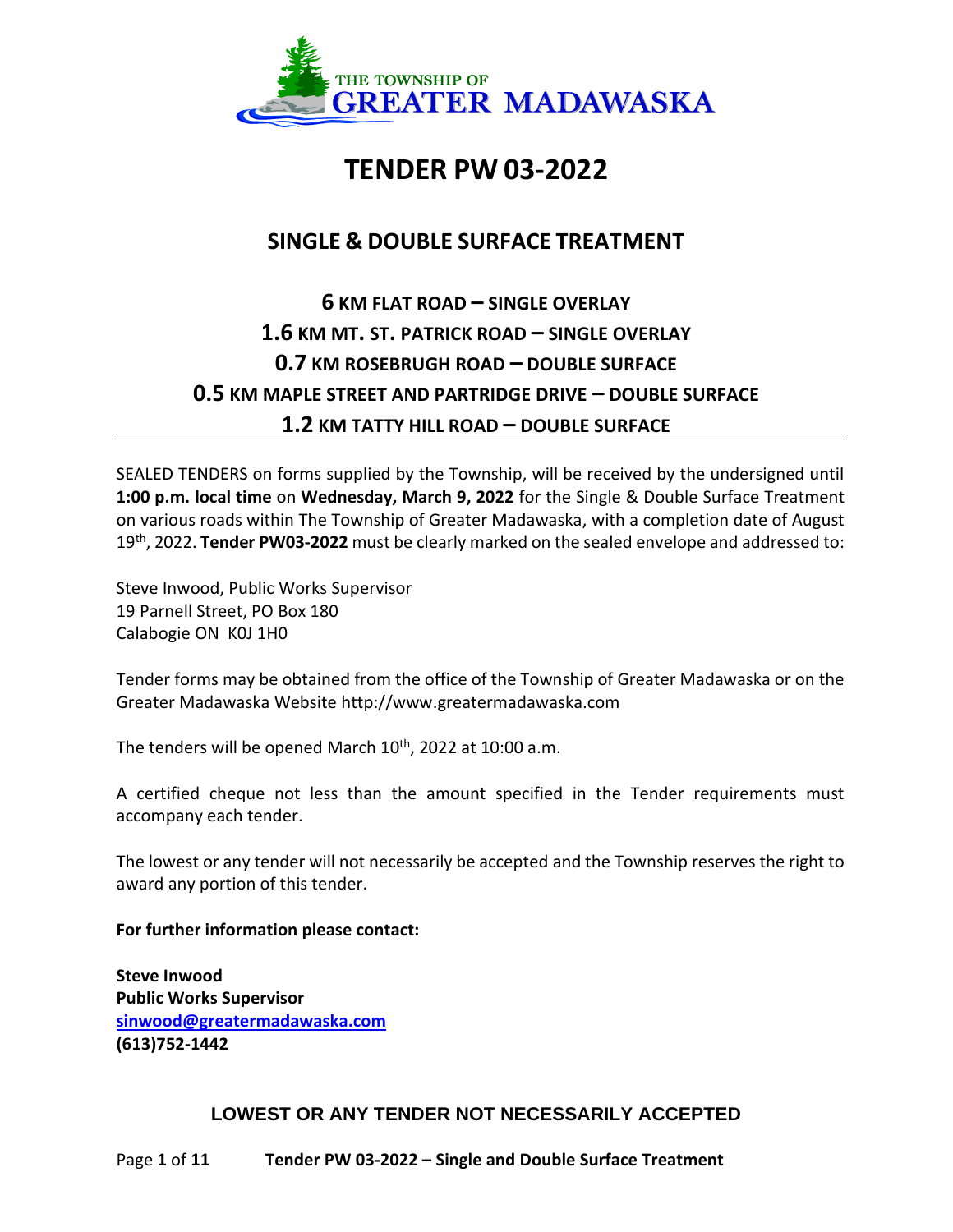| <b>COMPANY BIDDING:</b> |  |
|-------------------------|--|
| <b>ADDRESS</b>          |  |
|                         |  |
|                         |  |
| <b>POSTAL CODE:</b>     |  |
| <b>EMAIL:</b>           |  |
| <b>TELEPHONE:</b>       |  |

# **LOWEST OR ANY TENDER NOT NECESSARILY ACCEPTED**

All bidders who download any bid opportunity from the Township of Greater Madawaska Web Page are to check the page often for any changes or addendums. It is the bidders' sole responsibility to access the Web Page and download any changes or addendums to any bid opportunity. Any bids received that do not include posted addendums and/or change notices may be rejected.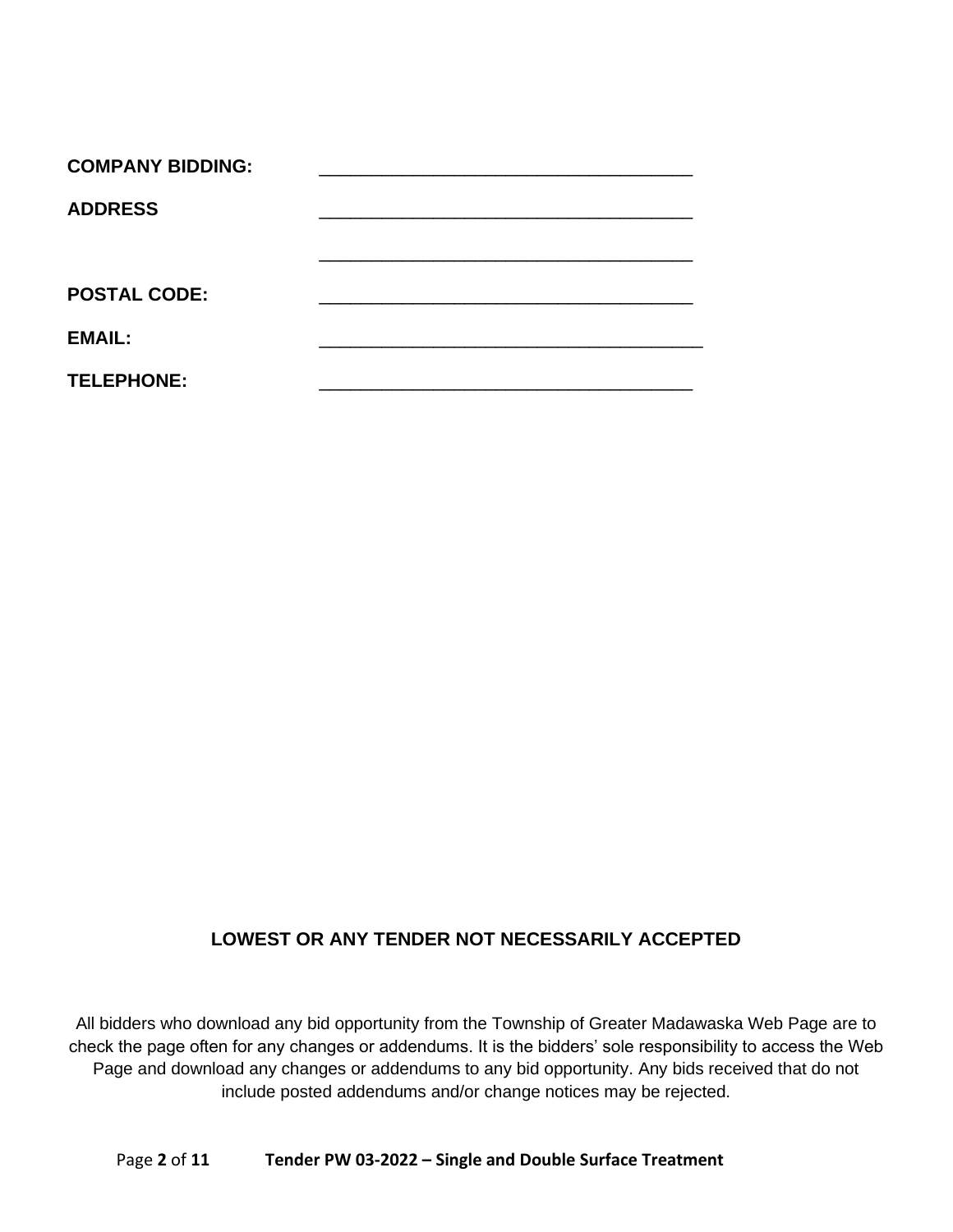| <b>Name of Individual or Firm:</b><br>(Hereafter referred to as the<br>"Contractor") | <u> 1980 - Johann John Harry Hermann (f. 1980)</u> |
|--------------------------------------------------------------------------------------|----------------------------------------------------|
| <b>Address:</b>                                                                      |                                                    |
| <b>Signature of Person</b><br><b>Signing for Firm:</b>                               |                                                    |
| Date:                                                                                |                                                    |
| <b>Office of Person</b><br><b>Signing for Firm:</b>                                  |                                                    |
| <b>Witness or Firm Seal:</b>                                                         |                                                    |
|                                                                                      |                                                    |
| <b>SUBTOTAL QUOTE:</b><br>(Excluding Applicable taxes)                               |                                                    |
| <b>APPLICABLE TAXES:</b>                                                             |                                                    |
| <b>TOTAL QUOTE:</b>                                                                  |                                                    |
| (Including Applicable Taxes)                                                         |                                                    |

**LOWEST OR ANY TENDER NOT NECESSARILY ACCEPTED**

Page **3** of **11 Tender PW 03-2022 – Single and Double Surface Treatment**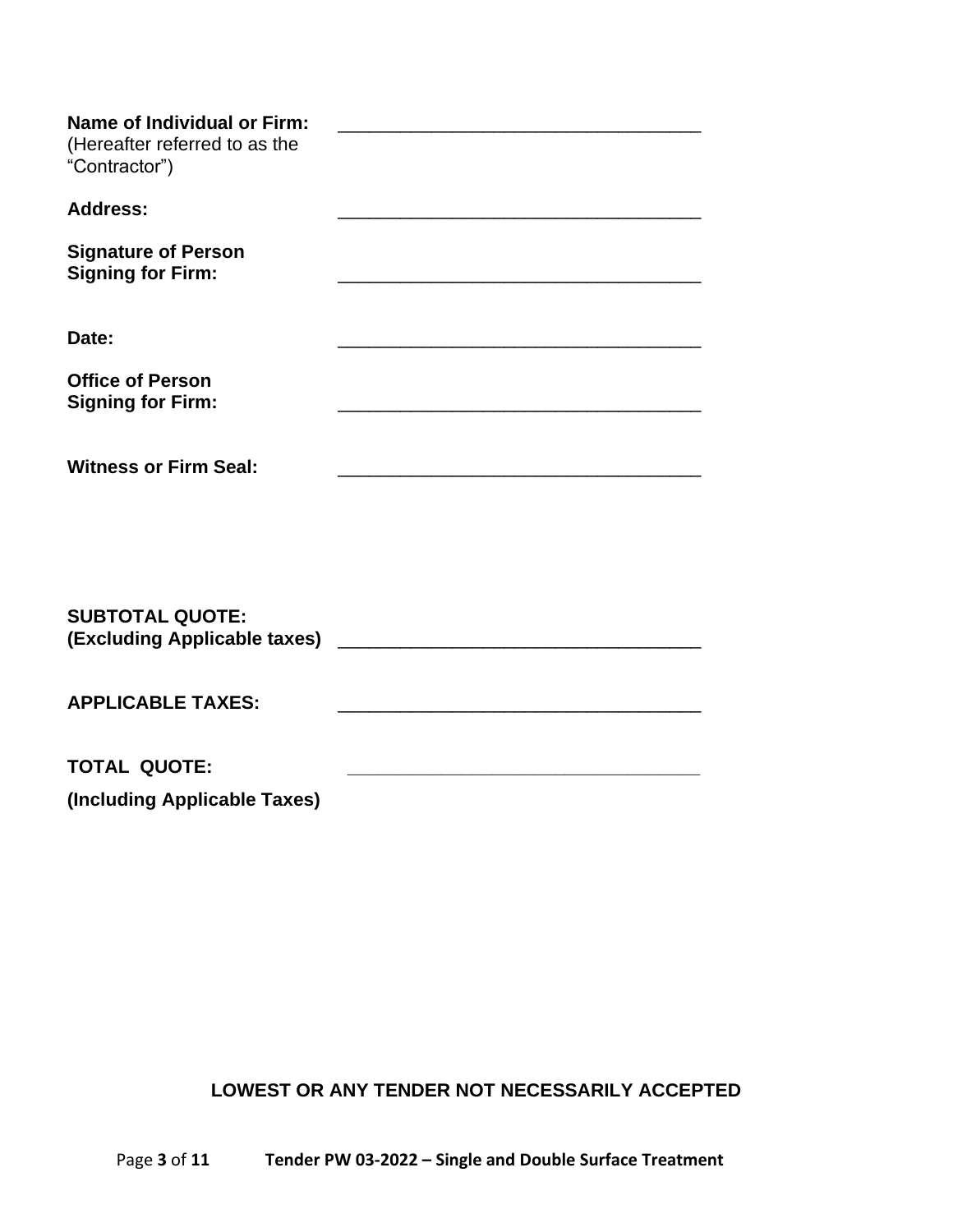## *Specifications/Tendering Requirements*

#### Basis of Rejection of Tender

In addition to lowest or any tender(s) not necessarily accepted, tenders may also be rejected for any one of the following reasons:

- Bids received after closing date.
- Bids received on other than the tender form supplied.
- Bids not completed in ink
- All items not bid
- Qualified or conditional bids.
- Bids not properly signed and sealed.

#### Tender Deposit

A certified cheque made payable to the Township in the amount of 10% of the total tender must be submitted with the tender. The cheque of the unsuccessful bidders will be returned within seven days of tender opening. The cheque of the successful bidder will be retained until Township's acceptance of the work.

Tenders not accompanied by a certified cheque will not be considered.

#### Insurance

Commercial General Liability Insurance shall be issued on an occurrence basis for an amount of not less than \$5,000,000 per occurrence / \$5,000,000. annual aggregate for any negligent acts or omissions by contractor relating to their obligations under this Agreement. Such insurance shall include, but is not limited to bodily injury and property damage including loss of use; personal injury; contractual liability; premises, property & operations; non-owned automobile; broad form property damage.

Such insurance shall add the Township of Greater Madawaska as Additional Insured with respect to the operations of contractor. This insurance shall be non-contributing with and apply as primary and not as excess of any insurance available to the Township.

Automobile liability insurance with respect to owned or leased vehicles used directly or indirectly in the performance of the services covering liability for bodily injury, death and damage to property with a limit of not less than \$5,000,000. Inclusive for each and every loss.

The Policies shown above shall not be cancelled unless the Insurer notifies the Township in writing at least sixty (60) days prior to the effective date of the cancellation. The insurance policy will be in a form and with a company which are, in all respects, acceptable to the Township.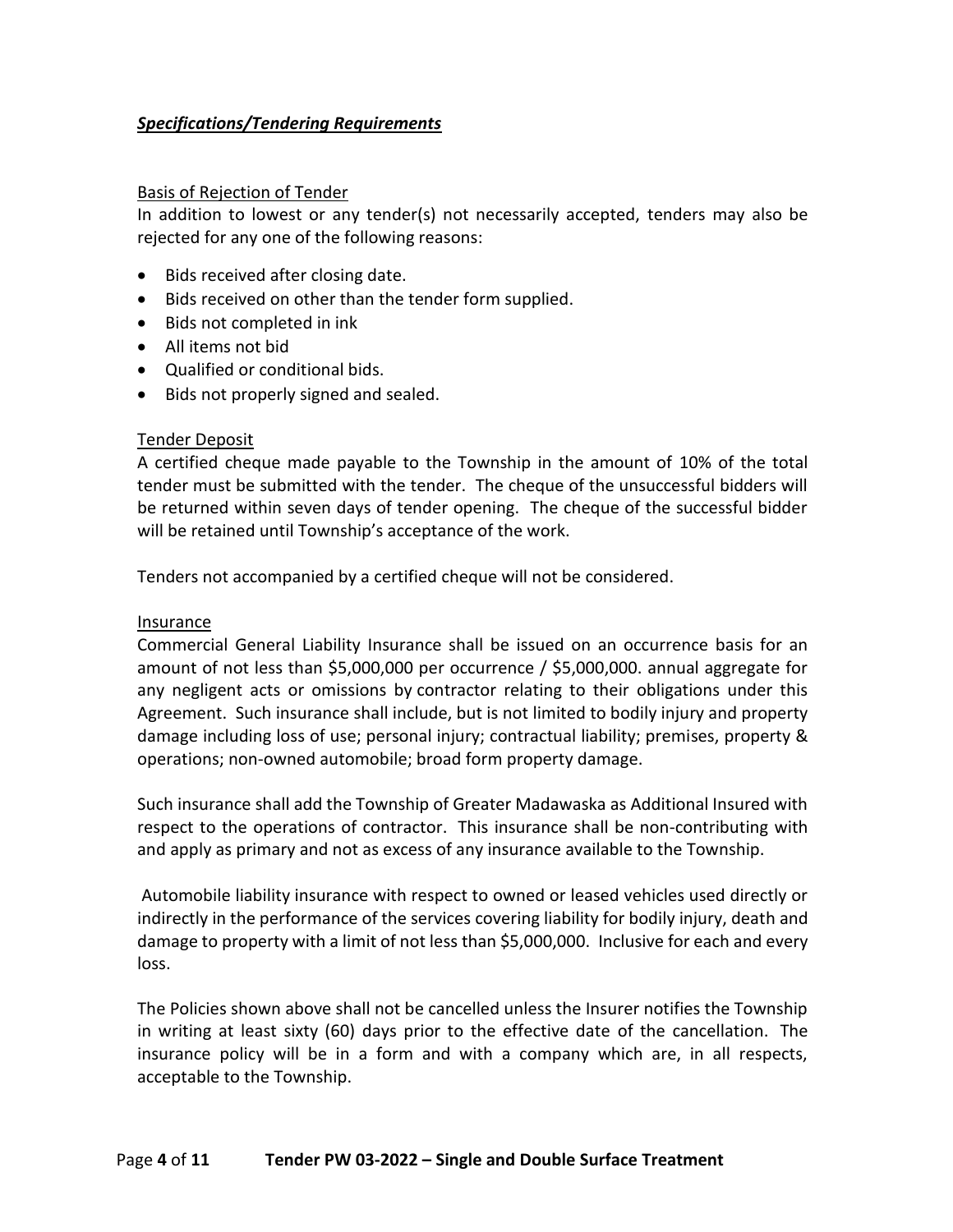The Township reserves the right to request additional insurance (ie. Environmental Liability Coverage) to comply with exposure associated with a particular job.

The Contractor agrees to indemnify and save harmless the Owner from all costs, losses, damages, judgements, claims, demands, suits, actions or other proceedings in any manner based upon, occasioned by or attributable to anything done or omitted to be done by the Contractor, its directors, officers, employees, agents or volunteers in connection with services provided.

### WSIB

The successful bidder shall comply with the regulations of the Workplace Safety and Insurance Board of Ontario. The Contractor shall provide proof of coverage to the Township prior to the commencement of work.

# *INFORMATION TO BIDDERS*

## Regulations

The Contractor shall abide, if applicable, by the requirements of the Industrial Standards Act, the Employment Standards Act and any other Acts or By-Laws which are relative to the performance of the work.

## Completion

Specific completion dates shall be of the essence of this agreement. No work shall be performed on Saturdays, Sundays or statutory holidays. Failure to comply with specified completion dates may result in tender/contract cancellation, thereby utilizing the contractor's tender deposit for any and/or extra costs incurred by the Township of Greater Madawaska.

#### Damage by Vehicles and Other Equipment

If at any time, in the opinion of the Public Works Manager, damage is being done or is likely to be done to any highway or any improvement thereon by the Contractor's vehicles or other equipment whether licensed or unlicensed, the Contractor shall, on the direction of the Public Works Manager and at the Contractor's own expense make changes in or substitutions for such vehicles or other equipment or shall alter loading or shall in some other manner remove the cause of such damage to the satisfaction of the Public Works Manager.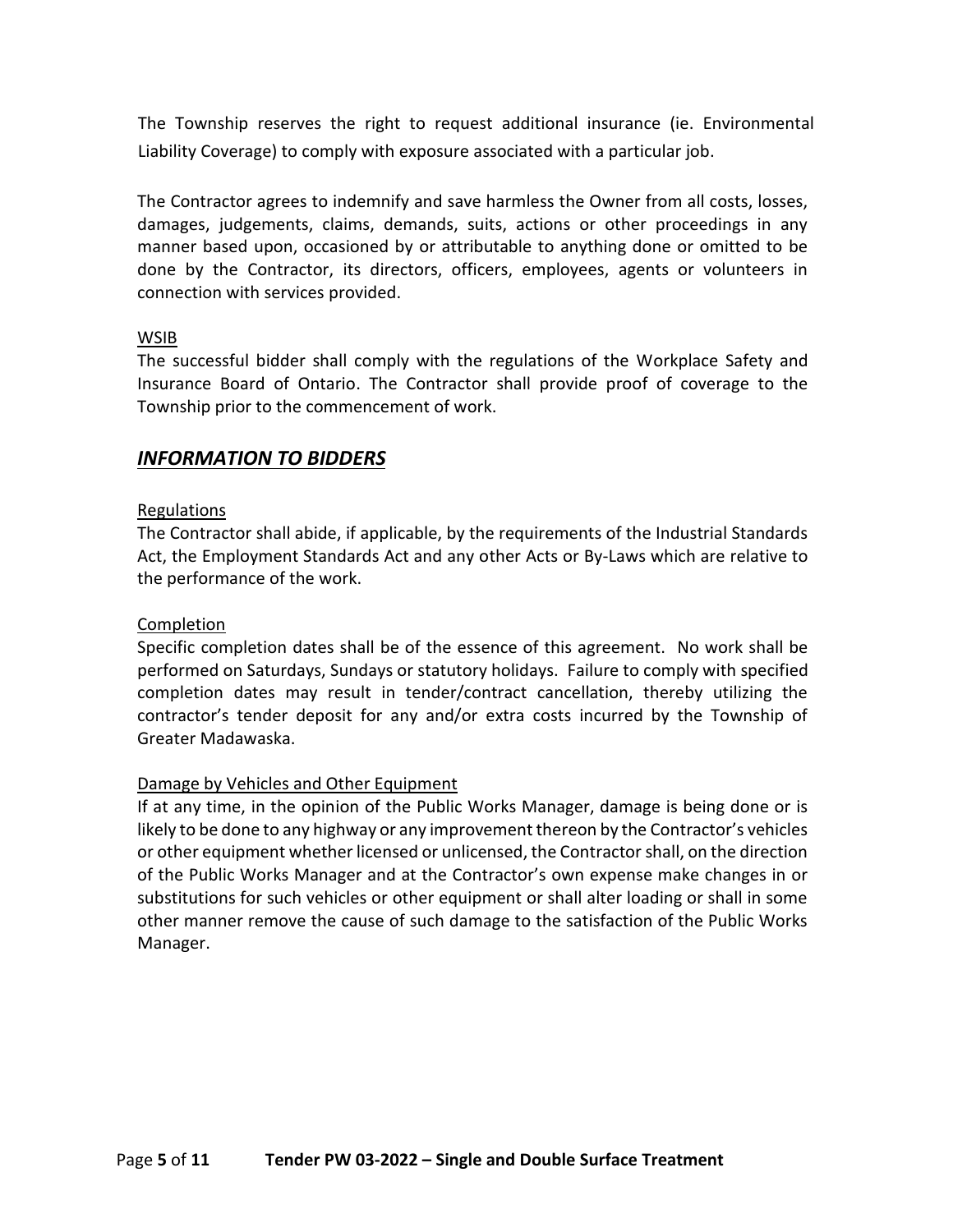## Loading of Motor Vehicles

Where a vehicle is hauling material for use on the work under the contract, in whole or in part upon a public highway and where motor vehicles registration is required for such vehicle, the Contractor shall not cause or permit such vehicle to be loaded beyond the legal limit as specified in the Highway Traffic Act, whether such vehicle is registered in the name of the Contractor or otherwise.

#### Material Testing

The Township will be randomly sampling and testing the gradation of the material delivered on the road to ensure compliance.

If the material delivered does not comply with specifications, the Township may reduce payment by the percentage of material that does not meet the specification.

#### Scope of Work

This work shall consist of the supply of all labour, equipment and materials to apply surface treatment on the roads specified within the Township of Greater Madawaska.

# *MEASUREMENT FOR PAYMENT*

Measurement for payment of surface treatment applied will be by the units of square meters and will include only those materials incorporated into the work and accepted by the Public Works Manager, **OR** by the tonne if hot mix asphalt is accepted.

## *Specifications/Tendering Requirements*

The Contractor has carefully examined the provisions, plans, specification and conditions attached to this tender and has carefully examined the site and location of the work to be done under this contract; and the Contractor also understands and accepts the said provisions, plans, specifications and conditions and for the prices set forth in this tender, hereby offers to furnish all machinery, tools, apparatus and other means of construction, furnish all materials, except as otherwise specified in the contract and to complete the work in strict accordance with the provisions, plans, specifications and conditions attached to this tender.

Attached to this tender is a certified cheque in the amount specified in the "Tendering Requirements", made payable to the Township. The proceeds of this cheque shall, upon acceptance of the tender, constitute a deposit and shall be forfeited to the Township if the Contractor fails to complete the work in accordance with the tender documents.

All bids must be received in sealed envelopes.

Tenders shall be open for acceptance for a period of 30 days after the closing date. After this time, the tender may only be accepted with the consent of the successful bidder.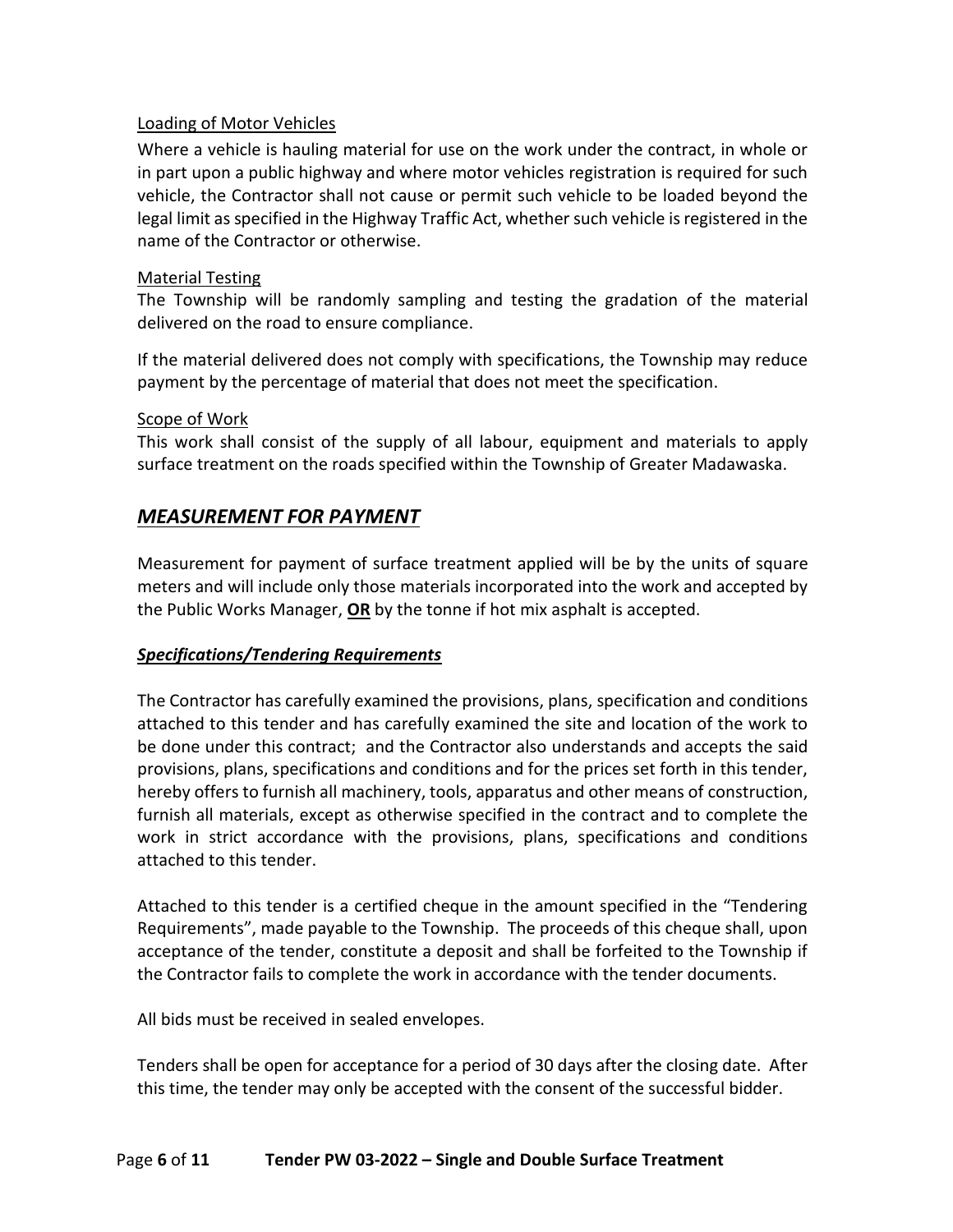It is agreed that the tender quantities are estimated only and may be increased or decreased by the Township without alteration of the contract price. However, should such increase or decrease exceed 20%, then either party to the contract may request, in writing, that negotiations be carried out to determine if a revised unit price would be appropriate.

### **LOWEST OR ANY TENDER NOT NECESSARILY ACCEPTED**.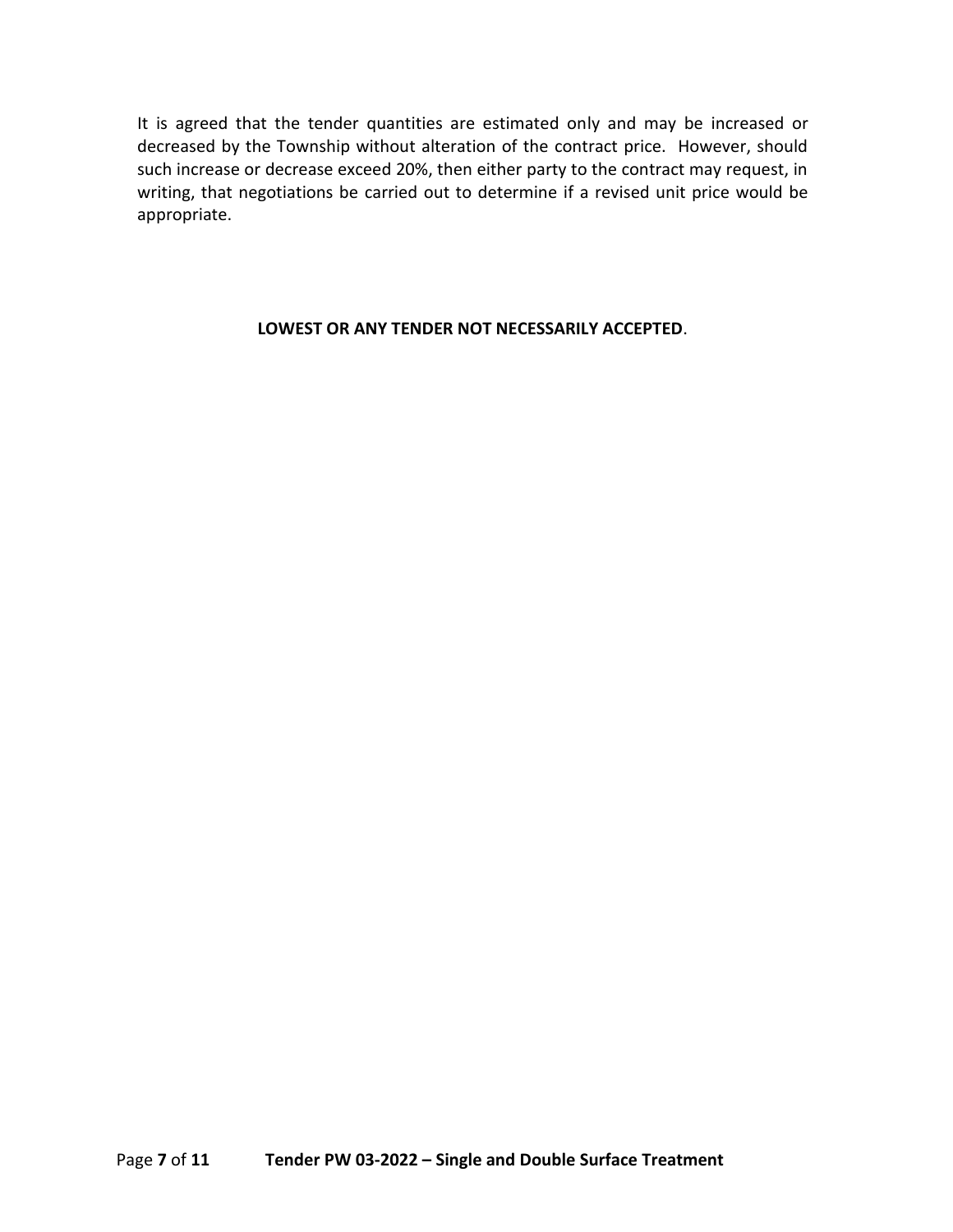I/We (the Contractor) promise to commence work on or before \_\_\_\_\_\_\_\_\_\_\_\_\_\_\_\_\_\_\_\_\_\_\_\_\_\_\_\_\_\_\_\_\_\_\_\_ (to be completed by Contractor) and to diligently perform the work without undue delay and further promise to complete the work on or before the date(s) specified on each tender item.

 $BY:$ 

Name of Contractor

Address

Phone Number

E-mail address

Signature of Person Signing for Firm

\_\_\_\_\_\_\_\_\_\_\_\_\_\_\_\_\_\_\_\_\_\_\_\_\_\_\_\_\_\_\_\_\_\_\_\_

\_\_\_\_\_\_\_\_\_\_\_\_\_\_\_\_\_\_\_\_\_\_\_\_\_\_\_\_\_\_\_\_\_\_\_\_

\_\_\_\_\_\_\_\_\_\_\_\_\_\_\_\_\_\_\_\_\_\_\_\_\_\_\_\_\_\_\_\_\_\_\_\_

\_\_\_\_\_\_\_\_\_\_\_\_\_\_\_\_\_\_\_\_\_\_\_\_\_\_\_\_\_\_\_\_\_\_\_

\_\_\_\_\_\_\_\_\_\_\_\_\_\_\_\_\_\_\_\_\_\_\_\_\_\_\_\_\_\_\_\_\_\_\_\_

**Completion Date – August 19th, 2022**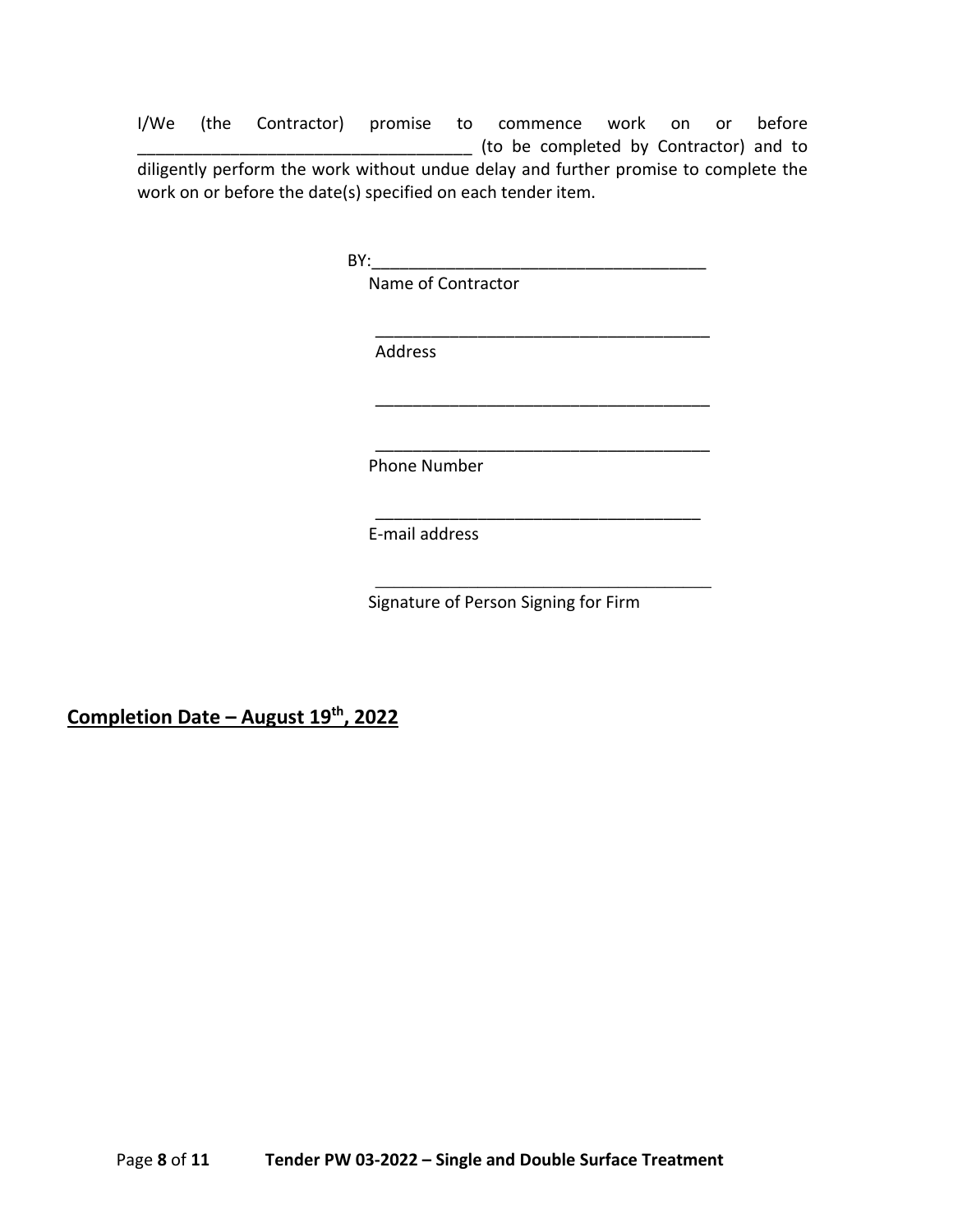#### **Accessibility Declaration**

| In submitting this tender/quotation, I/we, on behalf of |                         |
|---------------------------------------------------------|-------------------------|
| certify the following:                                  | (legal name of company) |

a) As employer and Consultant OR Constructor for this project, I/we agree to remain in compliance with the requirements of the "Accessibility For Ontarians With Disabilities Act, 2005", including Ontario Regulation 191/11 and Ontario Regulation 429/07.

Dated at \_\_\_\_\_\_ this day of \_\_\_\_\_\_\_\_\_\_\_\_\_\_\_\_\_\_\_\_\_\_, 2022.

 $\overline{\phantom{a}}$  , where  $\overline{\phantom{a}}$  , where  $\overline{\phantom{a}}$  , where  $\overline{\phantom{a}}$ 

 $\overline{\phantom{a}}$  , where  $\overline{\phantom{a}}$ 

(Authorized Signing Officer)

(Title)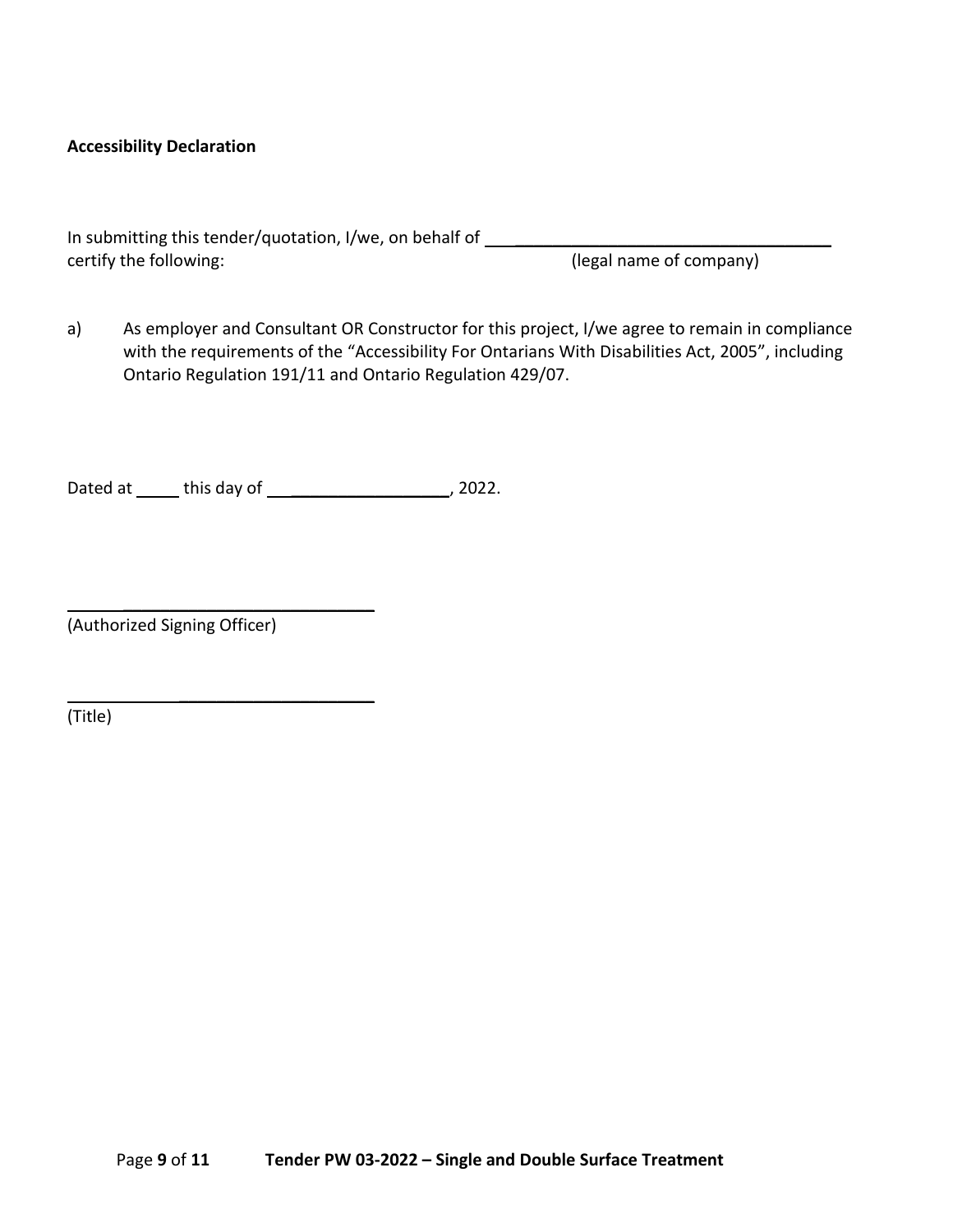Double Surface Treatment consisting of HF-150 P (Polymer) emulsion and 5/8" aggregate for the first lift plus HF-150 P and 3/8" stone chips for the top lift.

For a Single Surface Treatment would consist of HF-150 P (Polymer) emulsion and 3/8" stone Chip for the top.

- ⇒ HF-150 P (Polymer) Double Application Rate = 3.2 litres per square metre.
- ⇒ HF-150 P (Polymer) emulsion are to conform to OPSS 1103.
- ⇒ All aggregates are to conform to OPSS 304.
- $\Rightarrow$  First lift aggregate application rate = 19.3 kg/m<sup>2</sup>
- $\Rightarrow$  Top lift aggregate application rate = 17.1 kg/m<sup>2</sup>